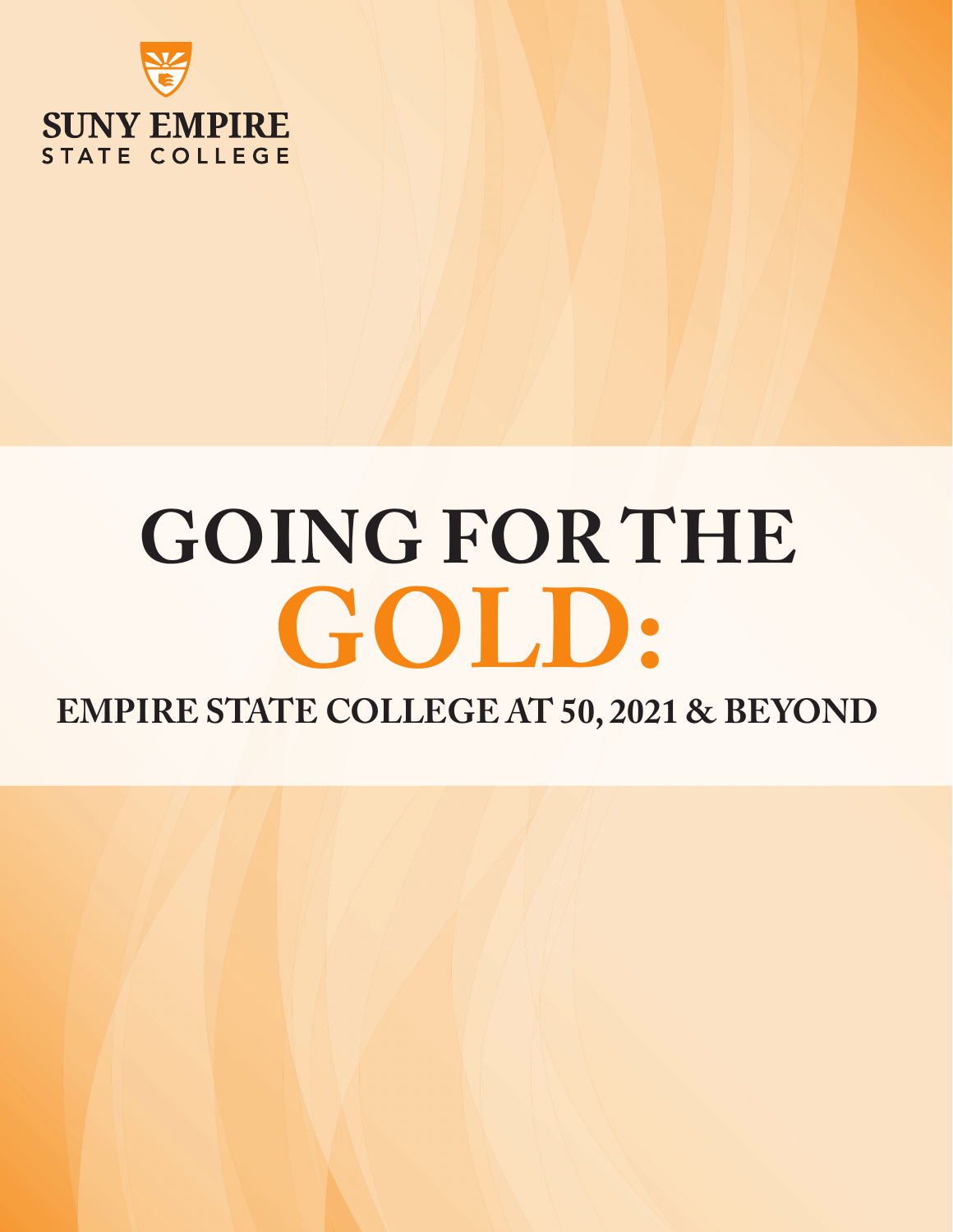# **Going for the Gold: Empire State College at 50, 2021 & Beyond**

Herein is a roadmap forward for one of the boldest experiments undertaken in higher education, an experiment that has succeeded for nearly a half century. This document will help ensure that the college moves forward in a strategic and visionary way, while preserving our spirit of innovation and remaining centered on the life and learning of our students.

Our college began at a time of significant change in higher education. With the creation of SUNY Empire State College, New York State Gov. Nelson A. Rockefeller and SUNY Chancellor Ernest L. Boyer conceived a new vision for public higher education in New York. It was a vision that would enable adult New Yorkers to advance their careers through the pursuit of a college degree, while also contributing to the economy by answering a growing need for skilled, college-educated workers.

At our inception, our focus was on how we could best meet the individual personal and professional needs of our learners. Five decades later, while the world has changed significantly, our focus has not. We have tools today that were not even on the horizon when "an institution which transcends constraints of space, place, and time<sup>1</sup>" was proposed. However, our founders had the forethought to build a college with permeable structures such that we can change with student, market and state demands, growth, innovation and regulatory expectations.

Today, we boast a student body of nearly 18,000 and more than 81,000 alumni, with sites that span New York. Our distance learning program reaches every corner of New York, every state of our nation and countless countries around the world. We also have sites in more than half a dozen countries. SUNY Empire's graduate programs grow each year, elevating the knowledge and skills of our communities.

SUNY Empire has been at the forefront of change in higher education and we will continue to do this by questioning educational and service norms, including our own, and improving on our practices, offerings and pedagogy.

Our work today, and what this Strategic Plan calls for, is a cohesive and comprehensive step into the future. As a member of the college community, your work is paramount in achieving our themes, objectives and initiatives.

Our vision for the future is as bold as our founders' vision in 1971. Be bold with us and help us bring the future into our present.

*1 "Prospectus for a New University College" February 8, 1971*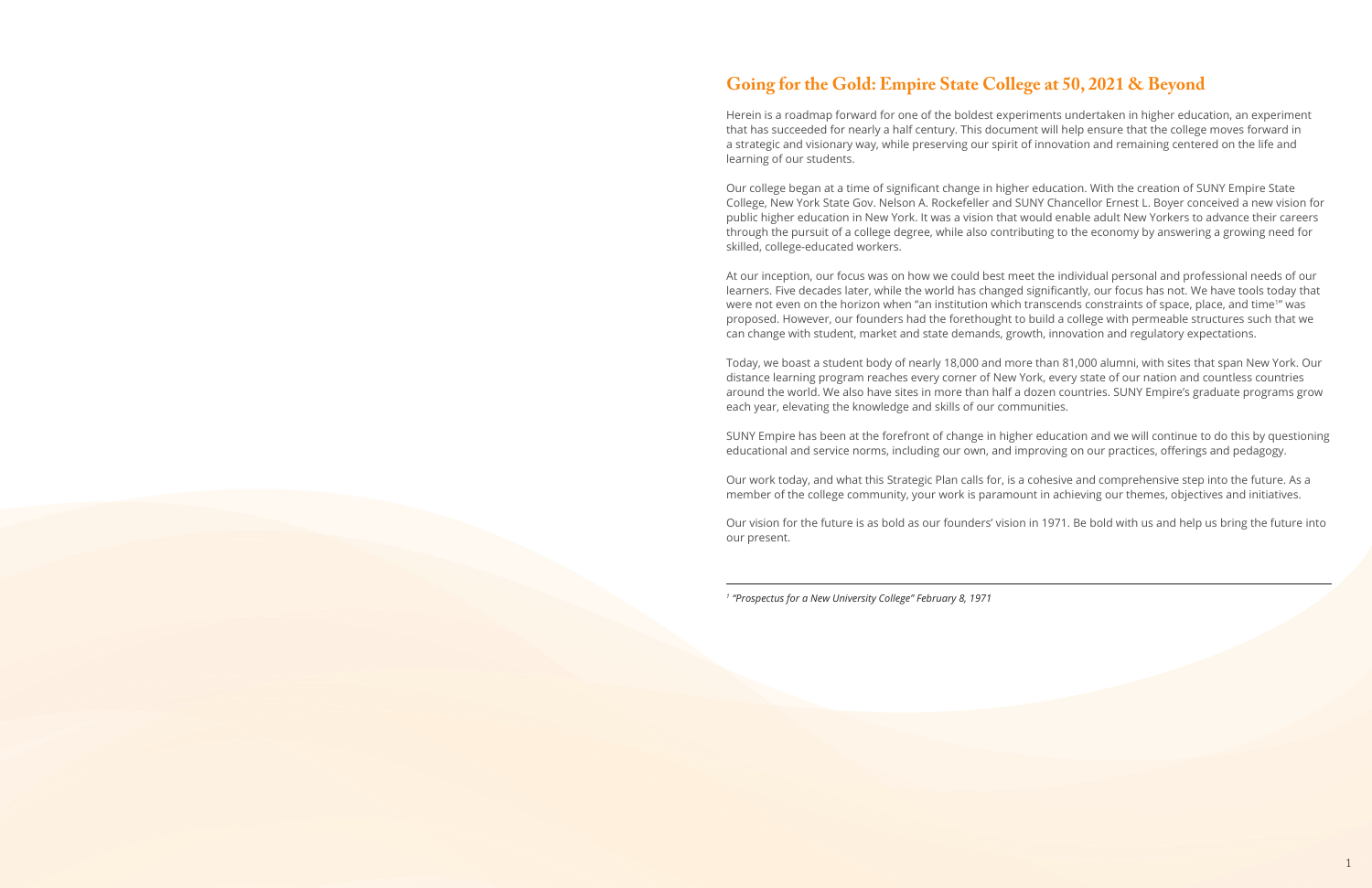

# SUNY EMPIRE **GOING FOR THE GOLD: EMPIRE STATE COLLEGE AT 50, 2021 & BEYOND**

| <b>VISION:</b>                      | SUNY Empire State College will be the leading public college for students across New York State and around the world seeking affordable and f<br>We will be distinguished by our outstanding faculty and staff, our record of student success, our innovative programs and personalized learnin<br>continuum of student support services, our social and economic impact, and our commitment to a diverse and engaged academic community. |                                                                                                                                                                                                        |                                                                                                                                                                                   |                |  |
|-------------------------------------|-------------------------------------------------------------------------------------------------------------------------------------------------------------------------------------------------------------------------------------------------------------------------------------------------------------------------------------------------------------------------------------------------------------------------------------------|--------------------------------------------------------------------------------------------------------------------------------------------------------------------------------------------------------|-----------------------------------------------------------------------------------------------------------------------------------------------------------------------------------|----------------|--|
| <b>MISSION:</b>                     | SUNY Empire State College provides motivated adult learners with access to innovative, flexible and quality academic programs that empower<br>communities. We build on the diversity of our students, their work and life experiences and their individual personal and professional goals as<br>academic program.                                                                                                                        |                                                                                                                                                                                                        |                                                                                                                                                                                   |                |  |
| <b>STRATEGIC</b><br><b>THEMES:</b>  | <b>STUDENT</b><br><b>SUCCESS</b>                                                                                                                                                                                                                                                                                                                                                                                                          | <b>ACADEMIC ENGAGEMENT</b><br><b>&amp; INNOVATION</b>                                                                                                                                                  | <b>EXPANDING IMPACT</b><br><b>&amp; RECOGNITION</b>                                                                                                                               |                |  |
| <b>STRATEGIC</b><br><b>RESULTS:</b> | Students will leave our<br>institution having had a valuable<br>academic experience through<br>the achievement of college and<br>individualized learning goals.                                                                                                                                                                                                                                                                           | Engagement activities and<br>innovative projects will be<br>developed, continuously assessed,<br>and scaled to support academic<br>excellence, reflecting the dynamic<br>higher education environment. | We will be broadly recognized across<br>New York State and around the<br>world as the leading public college<br>for students seeking affordable and<br>flexible, quality degrees. | We<br>exo<br>a |  |

# **OPERATIONAL EXCELLENCE & SUSTAINABILITY**

We will have a culture of continuous improvement and growth that supports operational efficiency, excellent service to all stakeholders, and organizational sustainability.

- Headcount and credit count
- Term-to-term retention (disaggregated)
- Application counts
- Financial metrics
- Headcount and credit count
- % faculty/staff completing compliance-related trainings
- Reserve % of annual budget
- Headcount and credit count
- Course completion of high-
- risk courses • Relevant survey results
- Ratios of expenses to revenue, by location, by modality
- Relevant survey results
- % of performance programs/ annual plans in place
- Retention, graduation, course completion rates across populations
- Facilities usage
- Professional development and training offered, attendance

able and flexible, quality degrees. d learning opportunities, our rich

mpower people and strengthen goals as the cornerstone for each

#### **Prioritized Strategic Planning Initiatives**

- Expand learning communities
- Identify barriers and expand academic/ student support to address gaps in student lifecycle
- Strengthen partnerships with community colleges
- Develop grant infrastructure
- Develop cohort programming
- Implement mandatory, interactive training programs for faculty/staff on compliance and risk management
- Develop a multi-year budget plan
- Assess quality of academic experience
- Implement student early alert system
- Evaluate and improve website architecture
- ERP/CRM implementation and adoption
- Develop innovation infrastructure
- Develop collegewide service standards supported by comprehensive professional development
- Provide diversity training to faculty and staff
- Implement comprehensive professional development and training to build capacity in enterprise applications

# **STRATEGIC OBJECTIVES AND STRATEGY MAP MEASURES INITIATIVES**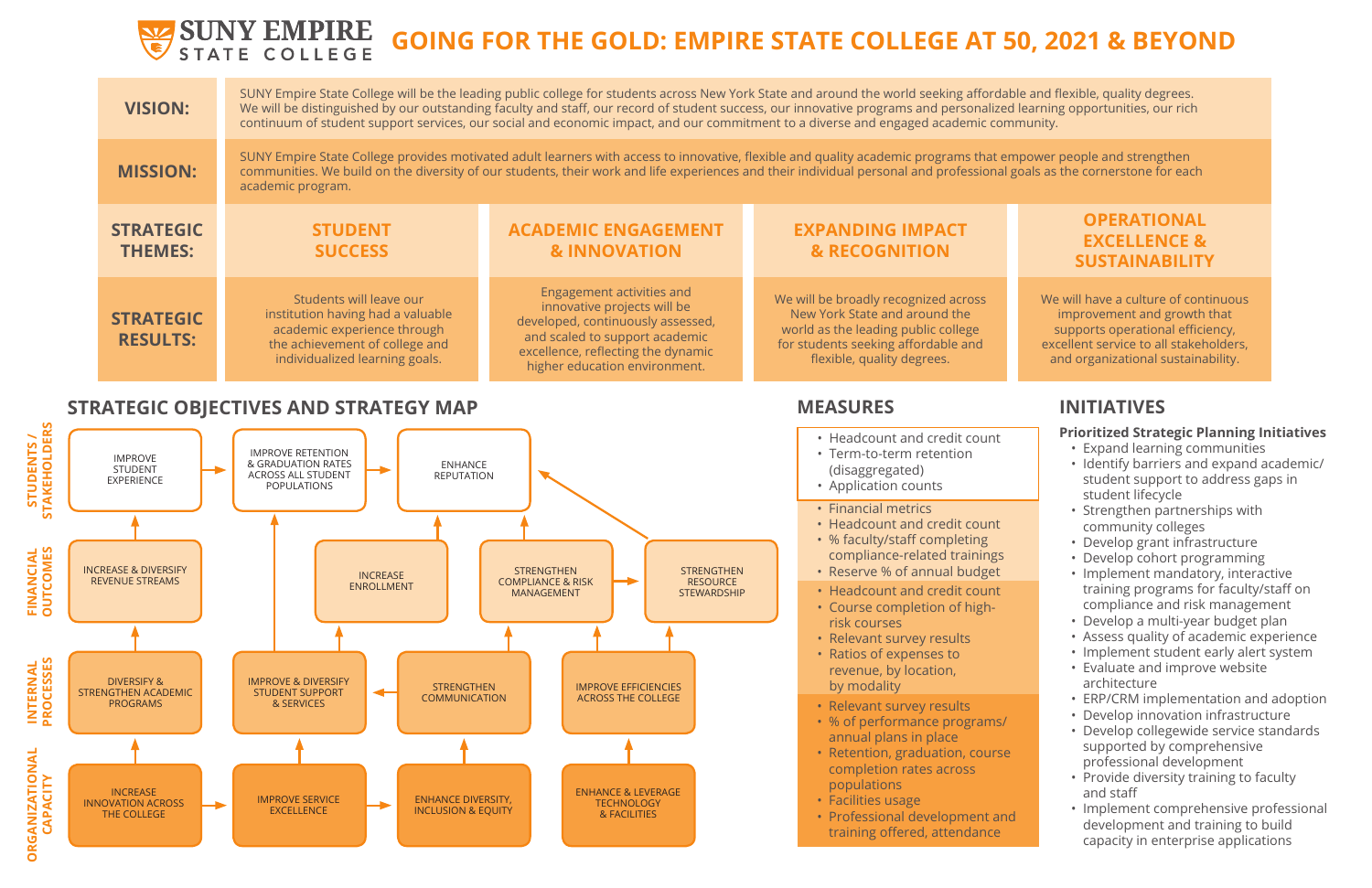# **Mission**

SUNY Empire State College provides motivated adult learners with access to innovative, flexible and quality academic programs that empower people and strengthen communities. We build on the diversity of our students, their work and life experiences and their individual personal and professional goals as the cornerstone for each academic program.

# **Vision**

SUNY Empire State College will be the leading public college for students across the state of New York and around the world seeking affordable and flexible, quality degrees. We will be distinguished by our outstanding faculty and staff, our record of student success, our innovative programs and personalized learning opportunities, our rich continuum of student support services, our social and economic impact, and our commitment to a diverse and engaged academic community.

# **Values/Commitments**

As a community of learners at a public institution, SUNY Empire is committed to:

- Critical reflective inquiry that encourages active engagement in the local and global community
- Promoting social justice and a sustainable world through responsiveness to human and social circumstances
- Ensuring a healthy democracy that recognizes and respects diversity in all its forms
- Supporting the individual goals of our students in a collaborative mentoring environment
- Acknowledging multiple avenues of learning and prior college-level learning through rigorous evaluation
- Developing, implementing and assessing new approaches to learning that recognize and adapt to the diverse needs of our learners
- Fostering respectful, creative and vibrant learning environments for students, faculty and staff
- Supporting the scholarly, creative and professional goals of the college community
- Serving students and the public with a high level of courtesy and effectiveness, advocating at the regional, state and national levels for the needs of our students and of higher education
- Expanding access to affordable, high-quality educational opportunities through partnerships with employers, unions, government agencies, the armed forces, community organizations and other educational institutions

# **The Strategic Planning Process and the Balanced Scorecard (BSC)**

SUNY Empire State College is utilizing the Balanced Scorecard method in the development of the strategic plan. This highly participatory process draws upon the broad expertise of the college community and uses crossfunctional teams that reflect the many voices from across the college. The goal of the Balanced Scorecard is to help connect the dots between the college's mission and values, our desired outcomes and our day-to-day projects. This method emphasizes engagement with the entire college community to support continuous improvement of the institution. A glossary of BSC terminology is included in Appendix I.

# **Balanced Scorecard Development Teams**

There are four different teams at the core of the Balanced Scorecard method – the Strategic Management Team, the Strategic Theme Teams, the Objective Owner Teams, and the Communications Team (see Appendix II for a list of participants). The Strategic Management Team is composed of senior leadership and sets the strategic direction of the institution. This team approves strategic elements developed by the other teams and integrates this work into the tier 1 collegewide strategy map. This team also developed the four strategic themes, or focus areas, that form the framework of the strategic plan. The Strategic Theme Teams are cross-functional teams that represent a diversity of functions, locations and employee roles from across the college. These teams identified strategic objectives and developed strategy maps for each of the four strategic themes, which informed the development of the tier 1 collegewide strategy map. Once the management team approved the final strategic objectives, the Objective Owner Teams developed performance measures and potential initiatives for each objective. These final elements populate the rest of the tier 1 collegewide strategy map. The Communications Team is responsible for message development and outreach to the college community throughout the strategic planning process.

# **Balancing Our Strategy across Perspectives**

One of the main elements of the Balanced Scorecard method is the use of four perspectives to create a comprehensive plan. These perspectives help us understand how our college works as a system and provide the scaffolding for building strategy. Building upward, the first perspective is Organizational Capacity – this includes the human capital, tools and technology, and infrastructure that supports all of the other perspectives. The next perspective is Internal Processes – how we deliver services to our students and how we get things done at the college. This includes efficiency, communications, program and services development and quality of processes. The next perspective is Financial Outcomes – this includes risk management, revenue generation and fiscal stewardship. The top perspective is Students/Stakeholders – this is where we focus on the value we provide to our students.

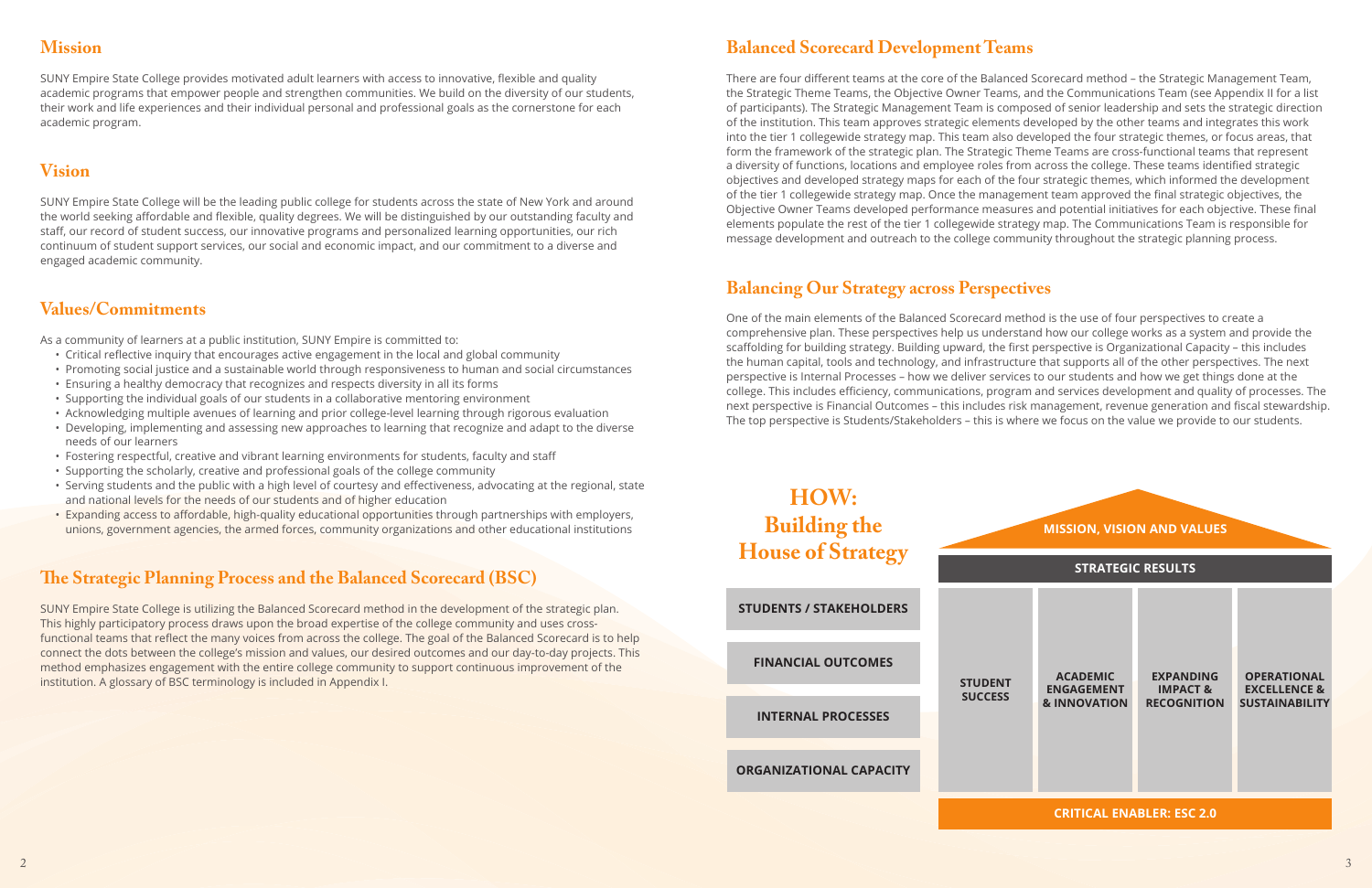# **Strategic Themes**

These four high-level themes translate our mission and vision into actionable focus areas. The themes were developed based on discussions about the desired strategic direction the college should take, and were designed to cover broad areas, not just a single concern. They were refined through a collaborative process that sought input from a wide variety of college constituents, ultimately leading to approval by the strategic management team.

# **Student Success**

#### **How will we know we've achieved it?**

Students will leave our institution having had a valuable academic experience through the achievement of college and individualized learning goals.

# **Academic Engagement and Innovation**

#### **How will we know we've achieved it?**

Engagement activities and innovative projects will be developed, continuously assessed, and scaled to support academic excellence, reflecting the dynamic higher education environment.

# **Expanding Impact and Recognition**

#### **How will we know we've achieved it?**

We will be broadly recognized across the state of New York and around the world as the leading public college for students seeking affordable and flexible, quality degrees.

# **Operational Excellence and Sustainability**

#### **How will we know we've achieved it?**

We will have a culture of continuous improvement and growth that supports operational efficiency, excellent service to all stakeholders, and organizational sustainability.

# **The Critical Enabler**

ESC 2.0 is identified as the "critical enabler" in the previous graphic because this reorganization of the college, based on a statewide coordination of our academics and student services rather than a regionally based coordination, was necessary to ensure that all parts of the college were in alignment with our mission, goals and strategic plan.

# **Our 15 Objectives**

These continuous-improvement activities are balanced across the four perspectives, student/stakeholders, financial outcomes, internal processes and organizational capacity and help us operationalize our strategic college goals. The measurements listed beneath each objective will help us track our performance and provide an analytical basis for decision making. Our strategic initiatives are specific strategic projects that will help us improve our performance and make progress on our objectives. The college's prioritized strategic initiatives are listed on page 13, and other related initiatives can be found underneath each objective.

# *1. Increase innovation across the college*

The college was formed to provide innovative delivery of education to students. In order to build on that heritage, the college needs to foster an environment that leads to innovation in teaching, delivery, scholarship and administrative processes, all in service to students.

### **Our objective will be realized when:**

- Grant opportunities increase
- The culture of inquiry and risk taking increases at the college
- Overall organizational effectiveness increases
- Employees participate in professional development and training opportunities

### **We will measure the objective through:**

- Number of grants proposed/received by the college; dollars received
- Relevant survey results
- Number of innovative ideas/projects proposed and piloted
- Number of internal presentations/communications, tagged
- Number of applications for professional development funds
- 

• Number of training opportunities/enrichment activities, attendance, assessment of satisfaction with training

### **Related Initiatives**

• Develop procedures for all faculty and staff who receive professional development funds to share outcomes

• Develop centralized information about professional development opportunities at the college and archive

- Develop grant infrastructure
- Supervisory training for cost/benefit analysis for risk taking
- broadly
- centrally
- 
- Conduct an environmental scan to measure college innovation
- Develop innovation infrastructure

• Identify and deliver training for professional development needs for professional employees and support staff

# *2. Improve service excellence*

Enhance a shared culture of service to students by responding to students in a timely, respectful and effective manner. Through training and increased communication, provide employees with clarity of responsibility and accountability.

### **Our objective will be realized when:**

- Satisfaction among stakeholders increases
- Service excellence is adopted by all employees
- Persistence rates increase
- Academic support and service to students is consistent, effective and timely

### **We will measure the objective through:**

- Relevant survey results
- Percent of performance programs and annual plans in place
- Course completion, term-to-term retention, and 6-year graduation rates
- Functional office/department service standard measurements

#### **Related Initiatives**

- Develop supervisor training and support
- Develop collegewide service standards supported by comprehensive professional development
- with experienced employees

• Offer training programs that are regular and consistent; differentiate for specific groups, beginning with onboarding and including workshops geared toward understanding college systems; connecting new employees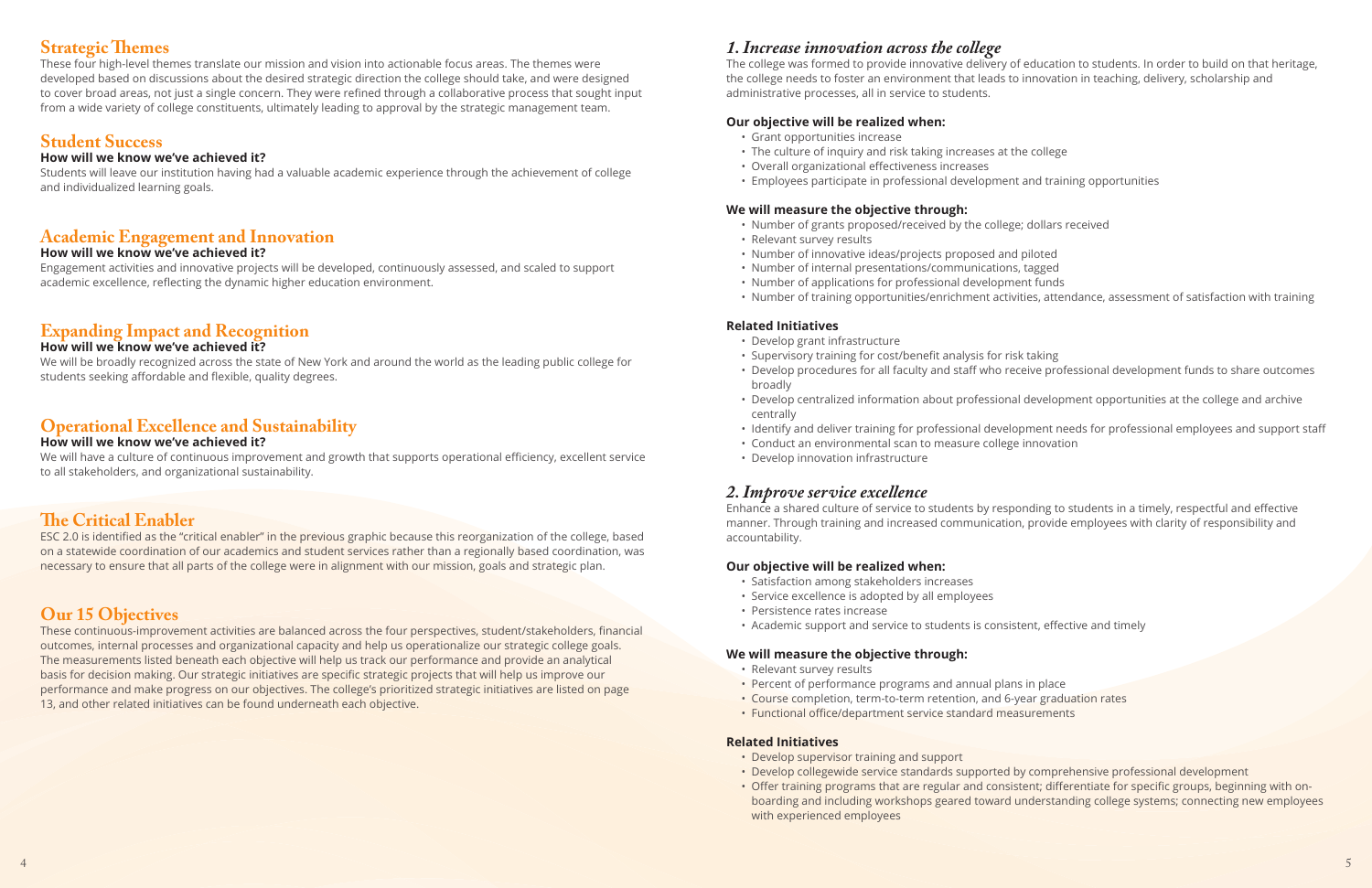# *3. Enhance diversity, inclusion and equity*

SUNY Empire State College supports the development, promotion and implementation of diversity, equity and inclusion policies, practices and structured programs for all members of the college community and with respect to all aspects of human difference, including but not limited to age, disability, race, ethnicity, gender, gender expression and identity, language heritage, learning style, national origin, sexual orientation, religion, socioeconomic status, status as a veteran and worldview.

#### **Our objective will be realized when:**

- The gap in course completion rates, retention rates, and satisfaction between student populations (gender, race, ethnicity, and other populations) is eliminated
- A diverse body of students, faculty and staff is attracted and retained
- Our efforts to promote and further social empowerment are expanded
- An inclusive environment that reflects awareness and an appreciation of diverse perspectives is fostered

#### **We will measure the objective through:**

- Retention rates, graduation rates, course completion rates across populations, and for BMI and other structured programs
- Relevant survey results, disaggregated by student populations
- Percent of students, faculty and staff from underrepresented communities; comparison to NYS demographics; retention rate of students, faculty and staff from these communities
- Number of social justice initiatives in which students, faculty and staff are engaged
- Dollars committed to diversity initiatives

#### **Related Initiatives**

- Develop cohort programming (by mode and student population; i.e., online, first-year students, underrepresented students)
- Review and refine search process and procedures to ensure that candidate pools reflect the demographics of New York state
- Conduct a study (focus groups/interviews) that looks at factors related to underserved student success at Empire State College
- Provide diversity training to faculty and staff

# *4. Enhance and leverage technology and facilities*

Improve technology, tools, and facilities to align with academic and non-academic needs of the institution and enhance utilization of technology and facilities.

#### **Our objective will be realized when:**

- Technology and facilities align and partner with academic and operational needs of the college
- Resources for all constituents (faculty, staff, and students) are easily accessible and leveraged
- Digital literacy increases across the college

Provide equitable, ongoing and differentiated student support through a student-centered culture. Strengthen faculty, staff and student communication and engagement across the college.

### **We will measure the objective through:**

- Facilities review rubric (ROI and other factors)
- System uptime
- Relevant survey results; satisfaction level with technology and facilities
- Facilities usage (percent scheduled in registration system, usage study results)
- Number of technology and facilities service requests, and repeated incidents
- Results of usability studies of applications
- Professional development and training offered/attendance; dollars spent on tech. training

### **Related Initiatives**

- Implement comprehensive professional development and training to build capacity in enterprise applications
- Conduct student needs assessment (e.g., student space, labs)
- Develop usability studies of applications
- Build out facilities review rubric
- Assess learning management system
- Implement and build capacity in enterprise applications

# *5. Diversify and strengthen academic programs*

Diversify and strengthen academic programs by enhancing educational models and learning modalities, and by improving the connectivity of academic programs to state and economic development.

## **Our objective will be realized when:**

• Existing and new program/curriculum and credentials meet changing New York state and higher education

- Enrollment increases
- Retention increases
- degree needs
- Educational delivery is designed to meet the needs of the current and changing student population

### **We will measure the objective through:**

• Course completion, first term completion, term-to-term retention disaggregated by student population

- Headcount and credit count
- 
- Number of new programs proposed and approved
- Enrollment in existing/new programs
- Completion rates of existing/new programs

### **Related Initiatives**

• Develop and implement a collegewide standard for program development and re-evaluation that includes

- Assess quality of academic experience
- occupational outlook projections and course/degree offerings statewide and nationally
- Build on shared best practices in program assessment and renewal

# *6. Improve and diversify student support and services*

### **Our objective will be realized when:**

- Persistence rates increase across all student populations
- Students are satisfied with holistic student support and services
- Student support and services are accessible across modes and locations
- Student support and services are targeted for student needs across their education lifecycle

### **We will measure the objective through:**

• Course completion, term-to-term retention, and 6-year graduation rate disaggregated by student population

- 
- Number of structured student service programs (e.g., BMI)
- Relevant survey results
- Utilization of support and services across modes and locations
- Course completion of high-risk/gateway courses

#### **Related Initiatives**

• Ongoing usability tests of materials and website that includes making virtual and physical materials accessible

- Create comprehensive student affairs division
- Implement student early alert system
- to people with disabilities
- Expansion of services for students, including those with diverse needs
- students)

• Develop cohort programs (by mode and student group; i.e., online, first-year students, underrepresented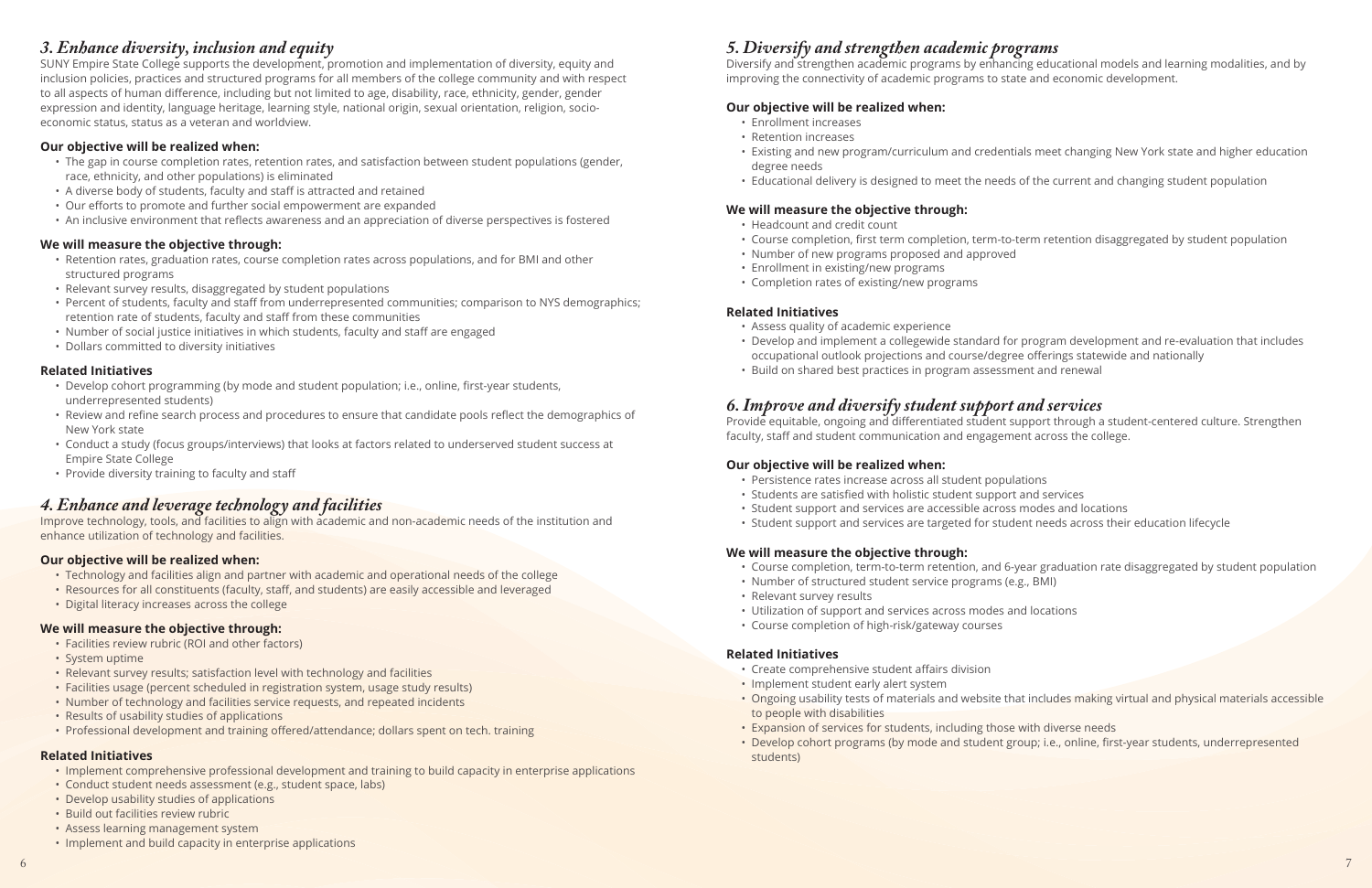# *7. Strengthen communication*

Members of the college community understand the strategic direction of the college. In addition, there is a common interpretation of terminology, and a shared understanding of processes and data usage, as well as a transparent decision-making process.

#### **Our objective will be realized when:**

- Student, faculty and staff satisfaction increases
- Faculty and staff know how to answer stakeholder questions
- Responsibility for and understanding of data governance is broadly shared
- Employees understand their role in advancing the strategic direction of the college

#### **We will measure the objective through:**

As a public college, we have limited resources. In realizing resource efficiencies, we can free up human and fiscal resources to enable us to best serve students and fulfill the mission of the institution.

- Relevant survey results
- Calls to Student Information Center and other SIC measures
- Google analytics on internal website; Number of hits to FAQ/SharePoint
- Number of trainings offered, attendance
- Audit report results

#### **Related Initiatives**

- Evaluate and improve website architecture
- Align and document common terminology across the college
- Conduct customer service surveys
- Share and utilize data that supports decision making with faculty, staff and students (e.g., student early alert project, academic support)
- Develop data dashboards
- Create internal communication committees

# *8. Improve efficiencies across the college*

#### **Our objective will be realized when:**

- Policies, processes and systems improve
- Student, faculty and staff retention and satisfaction improves
- Properties/physical locations are optimized
- Instruction is optimized

### **We will measure the objective through:**

- Service Now incident/request intelligence
- Ratios of expenses to revenue, by location, by modality
- Student retention; Faculty/staff turnover
- Relevant survey results
- Facilities use and location studies percent of facilities that are utilized on a regular basis and in the right locations
- Professional obligation measures

#### **Related Initiatives**

- Implement and adopt ERP/CRM
- Create workshops (Moodle/Skype for business) that illustrate roles, responsibilities, work and communication flow
- Provide training program that is regular and consistent differentiate for specific groups, beginning with onboarding and including workshops geared toward understanding college systems; connecting new employees with experienced employees
- Build out facilities review rubric
- Identify tasks and processes that can be automated, centralized and digitized

# *9. Increase and diversify revenue streams*

Increase and diversify revenue streams to support the overall operations of the college and provide increased opportunities for strategic investments. The increase and diversification can come from a variety of sources, including external grants, targeted national/state/SUNY support/investment and philanthropy.

### **Our objective will be realized when:**

- The college has a balanced financial portfolio
- Tuition revenue increases

#### **We will measure the objective through:**

• Financial index – portfolio distribution including state funding, auxiliary/events, foundation support and alumni

- giving, capital campaign
- Percent of grant applications, percent of new grant sources
- Dollars and percent increase in tuition revenue, disaggregated by population/program

### **Related Initiatives**

• Engage in academic and organizational partnership development, maintenance, and renewal (leverage local resources, what is the process that needs to be followed, outreach to them, what is the criteria that is

- Develop grant infrastructure
- necessary, outreach once partnership is created, create PLE/PLA, etc.)

# *10. Increase enrollment*

To fulfill Empire State College's public mission of degree attainment and educational access, we will reach more students within New York and beyond.

#### **Our objective will be realized when:**

- Enrollment increases
- Applications increase; conversion rates of inquiry to first enrollment increase
- Term-to-term retention in the first year increases

#### **We will measure the objective through:**

- Headcount and credit count
- Enrollment in new programs/partnerships
- Number of applications received
- Conversion rates
- Course completion, first term completion, term-to-term retention

#### **Related Initiatives**

• Engage in academic and organizational partnership development, maintenance, and renewal (leverage local resources, what is the process that needs to be followed, outreach to them, what is the criteria that is

- necessary, outreach once partnership is created, create PLE/PLA, etc.)
- Implement a front-end assessment program on academic skills/preparedness, goals, work/family commitments and motivation (e.g., writing, math, digital literacy and self-directed learning)
- students)
- Implement student early alert system
- Engage in institutional capacity development to support student success throughout lifecycle
- Develop high-demand, high-impact academic and non-academic programs that serve students

• Develop cohort programming (by mode and student group; i.e., online, first-year students, underrepresented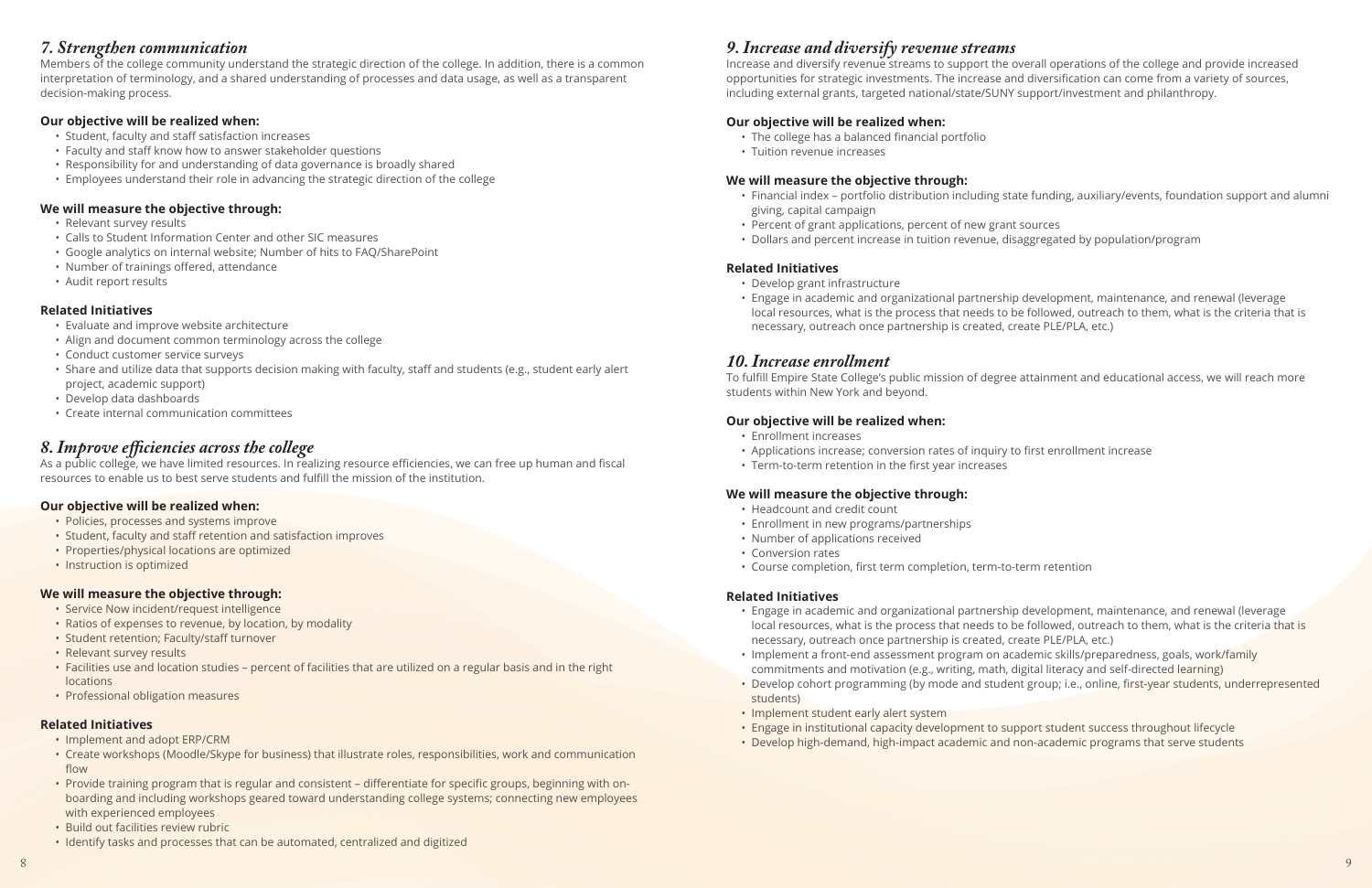# *11. Strengthen compliance and risk management*

Compliance and risk management are key factors for the health and stability of any organization. At an educational institution, compliance is complex and nuanced, which requires an even greater attention to details and regulations.

#### **Our objective will be realized when:**

- There is shared responsibility on compliance needs across the college
- Single points of failure are identified and mitigated
- Risk management is incorporated into the resource-allocation process

#### **We will measure the objective through:**

- Percent of faculty/staff that successfully complete trainings related to compliance
- Number of policies/procedures outdated/absent
- Penalties from non-compliance (e.g., Payment Card Industry data security)
- Audit and verification results
- Percent of budget requests including risk management analysis

#### **Related Initiatives**

- Provide mandatory, interactive training programs for all faculty and staff on compliance and risk management topics based on collegewide skills-gap analysis
- Charge and leverage a collegewide compliance team to evaluate current data and processes to ensure compliance and design an approved risk-management, risk-mitigation plan
- Develop and utilize a dashboard to document risk-management activities and monitor progress towards mitigation strategies
- Maintain risk and compliance inventories and develop work plans for mitigating identified "high risk" areas

Empire State College has a history of high student satisfaction based on SUNY Student Opinion Survey results; however, retention over the years has been low but steady. Given this, a focus on the overall student experience, from entry to graduation, will assist in the overall retention efforts.

# *12. Strengthen resource stewardship*

Through sound stewardship of its human, monetary, technological and physical resources, the college can invest in initiatives supporting its mission.

#### **Our objective will be realized when:**

- Liquidity and flexibility are maximized
- Annual margins are positive
- Net assets grow

#### **We will measure the objective through:**

- Reserve percentage of annual budget
- Margins
- Annual growth in net assets

#### **Related Initiatives**

- Develop a multi-year budget plan
- Create an annual one-percent contingency fund (e.g., one percent of the college operating budget)
- Base enrollment projections and college budget on application and enrollment trend data
- Tightly manage leased and owned facilities
- Engage in process mapping and process improvement

# *13. Improve student experience*

#### **Our objective will be realized when:**

- Enrollment increases
- Completion rates increase
- Student satisfaction increases

#### **We will measure the objective through:**

- Headcount and credit count
- Course completion, term-to-term retention, and 6-year graduation rate
- Relevant survey results

#### **Related Initiatives**

• Identify barriers and expand academic and student support to address gap areas in the student lifecycle (e.g.,

- first to second term retention)
- Expand learning communities (e.g., First-Year Learning Community, discipline-specific interest, etc.)
- Implement a front-end assessment program on academic skills/preparedness, goals, work/family commitments and motivation (e.g., writing, math, digital literacy, self-directed learning)

# *14. Improve retention and graduation rates across all populations*

The college will improve retention and graduation rates, focusing on closing achievement gaps while continuing to be an open-admissions institution.

#### **Our objective will be realized when:**

- Enrollment increases
- Persistence increases across all populations
- Disparity gaps decrease among populations

#### **We will measure the objective through:**

• Changes in enrollment term by term and across academic years, disaggregated by student population • Course completion, term-to-term retention, and 6-year graduation rate, disaggregated by student population,

- 
- percent difference between groups
- Time to concurrence

#### **Related Initiatives**

• Identify barriers and expand academic and student support to address gap areas in student lifecycle (e.g., first-

- Expand learning communities (e.g., First Year Learning Community, Discipline specific interest, etc.)
- to-second term retention)
- Implement a front-end assessment program on academic skills/preparedness, goals, work/family commitments and motivation (e.g., writing, math, digital literacy, and self-directed learning)
- 

• Identify and remove barriers to immediate transfer credit placement, iPLA, and first-year degree concurrence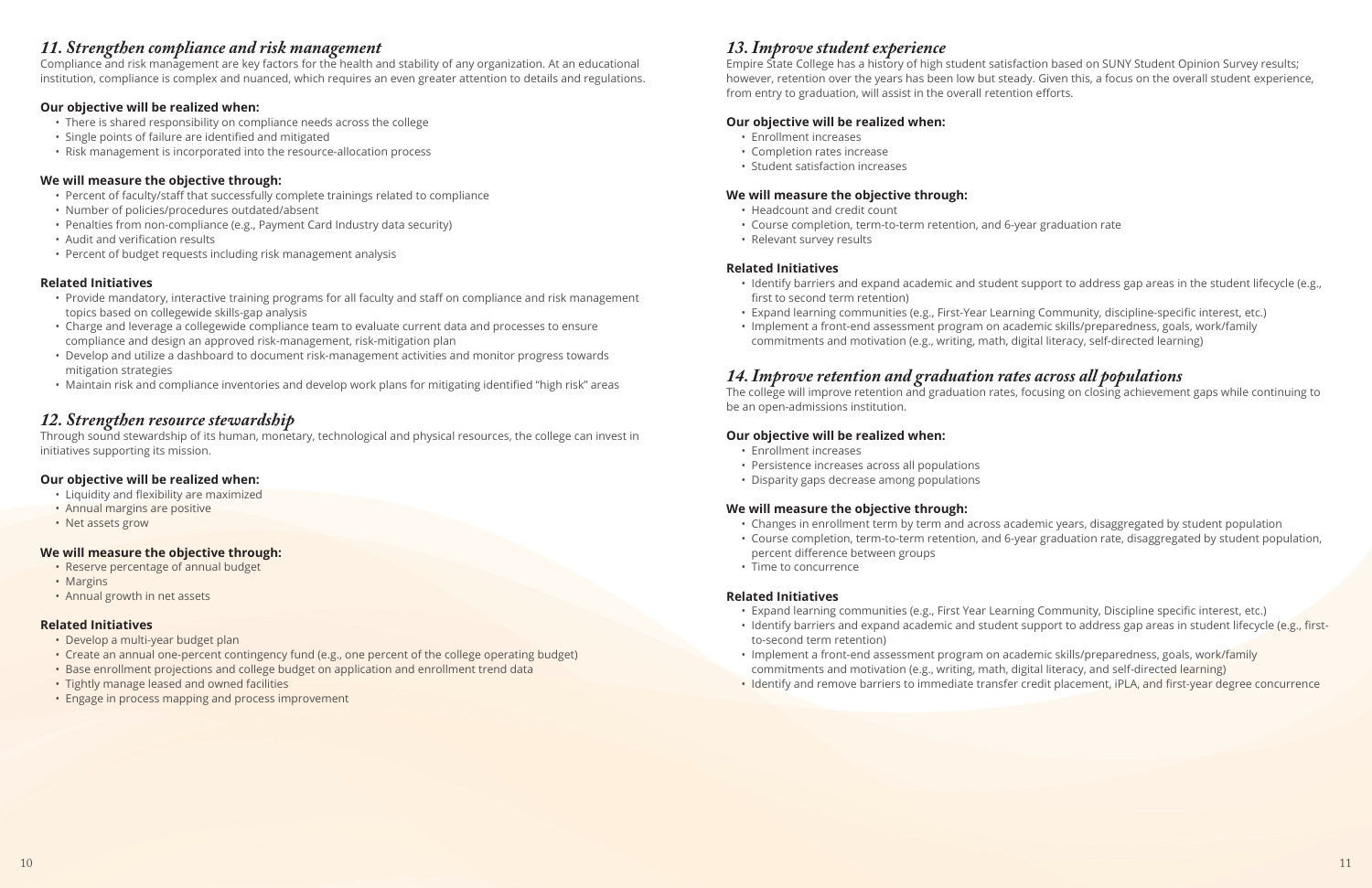# *15. Enhance reputation*

Empire State College is often referred to as the best-kept secret in higher education and across New York. We want to increase name recognition of and respect for the college.

#### **Our objective will be realized when:**

- Applications and enrollment increases
- External recognition of institution, students, alumni and faculty/staff increases
- Post-graduation results improve

#### **We will measure the objective through:**

- Application counts; number of enrolled students per term and annually
- Number of grants received by the college; number of grants for which the college is invited to apply
- Institutional impact score
- Post-graduation Index

#### **Related Initiatives**

- Strengthen partnerships with community colleges
- Engage in academic and organizational partnership development, maintenance, and renewal (leverage local resources, what is the process that needs to be followed, outreach to them, what is the criteria that is necessary, outreach once partnership is created, create PLE/PLA, etc.)
- Development of innovative academic programs and services
- Develop innovation infrastructure

# **Prioritized Strategic Planning Initiatives**

**– Initiative owners: Provost/Executive Vice President for Academic Affairs, Dean of Student Affairs**

**– Initiative owners: Provost/Executive Vice President for Academic Affairs, Assistant Vice President for** 

**– Initiative owners: Grants Council of Directors (Provost/Executive Vice President for Academic Affairs,** 

**• Implement mandatory, interactive training programs for faculty/staff on compliance and risk management**

**– Initiative owners: Provost/Executive Vice President for Academic Affairs, Deans, Associate Deans**

- **• Expand learning communities – Initiative owner: Provost/Executive Vice President for Academic Affairs**
- **• Identify barriers and expand academic/student support to address gaps in student lifecycle**
- **• Strengthen partnerships with community colleges Programs and Partnerships**
- **• Develop grant infrastructure Vice President of Advancement, Executive Vice President for Administration)**
- **• Develop cohort programming – Initiative owners: Provost/Executive Vice President for Academic Affairs, Associate Deans**
- **– Initiative owners: Executive Vice President for Administration, Director of Compliance**
- **• Develop a multi-year budget plan – Initiative owners: President, Executive Vice President for Administration**
- **• Assess quality of academic experience**
- **• Implement student early alert system**
- **• Evaluate and improve website architecture – Initiative owner: Vice President for Enrollment Management**
- **• ERP/CRM implementation and adoption Administration**
- **• Develop innovation infrastructure Administration**
- **• Develop collegewide service standards supported by comprehensive professional development – Initiative owners: Office of the President/Chief of Staff**
- **• Provide diversity training to faculty and staff Provost/Executive Vice President for Academic Affairs**
- **• Implement comprehensive professional development and training to build capacity in enterprise applications**
	- **Provost/Executive Vice President for Academic Affairs, Vice President for Administration**

**– Initiative owners: Provost/Executive Vice President for Academic Affairs, Dean of Student Affairs**

**– Initiative owners: Provost/Executive Vice President for Academic Affairs, Executive Vice President for** 

**– Initiative owners: Provost/Executive Vice President for Academic Affairs, Executive Vice President for** 

**– Initiative owners: President, Chief Diversity Officer, Executive Vice President for Administration,** 

**– Initiative owners: Associate Vice President of Information Technology/Deputy Chief Technology Officer,**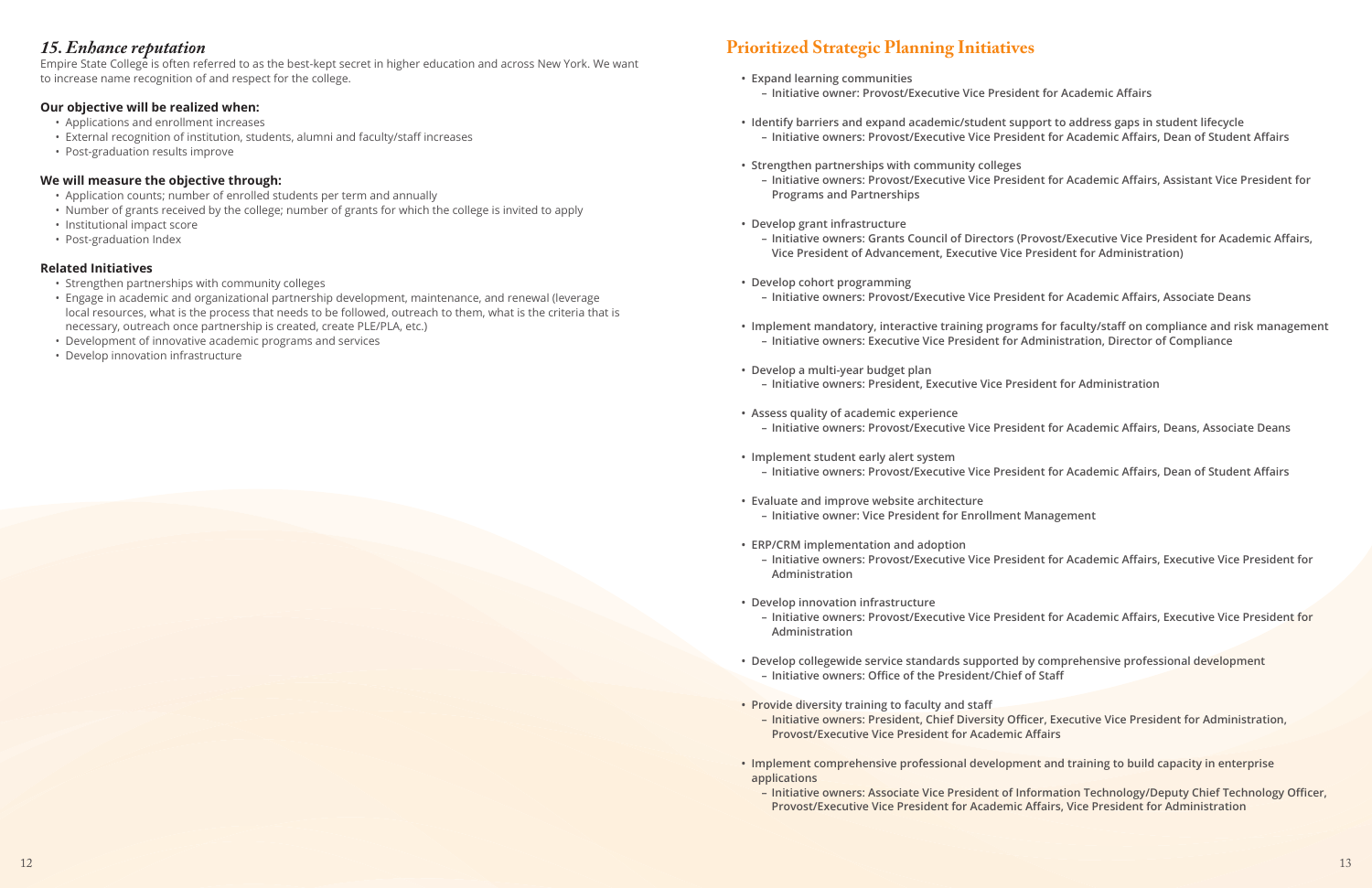| <b>Term</b>                                                | <b>Definition</b>                                                                                                                                                                                                                                                                                                                                                                                                                                       |
|------------------------------------------------------------|---------------------------------------------------------------------------------------------------------------------------------------------------------------------------------------------------------------------------------------------------------------------------------------------------------------------------------------------------------------------------------------------------------------------------------------------------------|
| <b>Balanced Scorecard</b>                                  | An integrated strategic planning and performance management system that<br>communicates with clarity an organization's vision, mission and strategy to employees<br>and other stakeholders; aligns day-to-day work to vision and strategy; provides a<br>framework for prioritizing programs and projects; and uses strategic performance<br>measures and targets over four perspectives to measure progress.                                           |
| <b>Benchmark</b>                                           | Comparison of one organization's performance to an industry standard or "best in class"<br>performance.                                                                                                                                                                                                                                                                                                                                                 |
| <b>Cascade</b>                                             | To translate the organization-wide strategic plan (referred to as Tier 1) down to first<br>business units, support units or departments (Tier 2) and then teams or individuals<br>(Tier 3). The end result should be focused across all levels of the organization that is<br>consistently aligned with the organization's strategy.                                                                                                                    |
| <b>Intended Result</b>                                     | Desired outcome associated with an objective - a "plain English" description of what<br>successful performance looks like.                                                                                                                                                                                                                                                                                                                              |
| <b>Lagging Measure</b>                                     | An indicator of past performance that shows how successful an organization was in<br>achieving results.                                                                                                                                                                                                                                                                                                                                                 |
| <b>Leading Measure</b>                                     | An indicator of performance that is a precursor of future success.                                                                                                                                                                                                                                                                                                                                                                                      |
| <b>Mission</b>                                             | The organization's purpose described in the language of the business, including who is<br>served and what programs and services are provided to students and stakeholders.                                                                                                                                                                                                                                                                              |
| Organizational<br><b>Alignment</b>                         | The existence of a consistently clear understanding of the organization's mission,<br>vision and strategy throughout an entire organization. An aligned organization is one<br>where everyone understands how what they do contributes to the aspirations of the<br>organization and it is clear how business units, support units and employees interact to<br>create value for the organization's customers and connect to the organization's vision. |
| <b>Outcome Measure</b>                                     | A results measure that captures impact, accomplishment or resulting changes in<br>state. (End Outcome = final accomplishment; Intermediate Outcome = intermediate<br>accomplishment)                                                                                                                                                                                                                                                                    |
| <b>Output Measure</b>                                      | A results measure that defines what is produced by a process and can usually be counted.<br>Outputs that are effective lead to outcomes.                                                                                                                                                                                                                                                                                                                |
| <b>Parking Lot</b>                                         | A method used by facilitators to save ideas that will be used later, such as items that will<br>be used in later steps in the process or issues that are not on the agenda but need to be<br>addressed at some point.                                                                                                                                                                                                                                   |
| <b>Performance</b><br><b>Measure</b>                       | Measurement is the description, often quantification, of a property of an object, activity,<br>process, or result that enables comparisons across items being compared or across time.<br>Performance measures provide objective evidence of progress towards a strategic goal<br>and are an analytical basis for decision making.                                                                                                                      |
| <b>Performance</b><br><b>Measure</b><br><b>Description</b> | A field on the performance measurement data definition form that captures what the<br>measurement is about, including its intent, why it matters and what it includes and<br>excludes.                                                                                                                                                                                                                                                                  |

# *Glossary of Balanced Scorecard Terms*

from: Balanced Scorecard Institute, Wilsey, D., Perry, G. S., Montgomery, D., & Rohm, H. (2013). The institute way: simplify strategic planning and management with the balanced scorecard.

Ie measure and associated data, and who completes the data, assists with visualization reporting and recommends eded.

neasurement data definition form that captures where data , sales department).

neasurement data definition form that captures whether the s, output, project, intermediate outcome or end outcome.

tegic performance viewed through a particular "lens." Four ionally used to encompass an organization's activities. The lel or sector determine the appropriate perspective names. iblic sector, we are using: student, financial, internal process,

er as individuals or groups, that have an interest in the include customers, employees, vendors, regulators, munity groups.

**Strategic Initiative** New or continuing projects and actions designed to improve performance of one or

anaging the initiative.

rovement activities, balanced across the perspectives, that aller components and make strategy actionable by involving izing the organization's goals.

tures the essence of the team's discussion about strategic each objective means, what it includes and does not include or wher options. It includes a basic description, the intended date performance measures and candidate strategic

sponsible for a strategic objective.

on of ongoing activities and processes that organizations use and align resources and actions with mission, vision and nization. Strategic management activities transform a static ides strategic performance feedback to decision making and nd grow as requirements and other circumstances change. nunicate with an organization the organizational goals, the ose goals and all of the other critical elements developed

ent activity that is used to set priorities, focus energy and ations, ensure that employees and other stakeholders n goals, establish agreement around intended outcomes/ st the organization's direction in response to a changing ed effort that produces fundamental decisions and actions an organization is, who it serves, what it does and why it does . Effective strategic planning articulates not only where an actions needed to make progress, but also how it will know of the planning process is a strategic plan.

fully executing the organization's strategy.

| <b>Term</b>                                     | <b>Definition</b>                                                                                                                                                                                                                                                                                    |
|-------------------------------------------------|------------------------------------------------------------------------------------------------------------------------------------------------------------------------------------------------------------------------------------------------------------------------------------------------------|
| <b>Performance</b><br><b>Measure Owner</b>      | Individual responsible for the<br>data definition table, verifies<br>measurement changes as ne                                                                                                                                                                                                       |
| <b>Performance</b><br><b>Measure Location</b>   | A field on the performance m<br>resides (e.g., HR department,                                                                                                                                                                                                                                        |
| <b>Performance</b><br><b>Measure Type</b>       | A field on the performance m<br>measure is an input, process,                                                                                                                                                                                                                                        |
| <b>Perspective</b>                              | A view of organizational strat<br>basic perspectives are traditio<br>organization's business mode<br>For the higher education/pub<br>and organizational capacity.                                                                                                                                    |
| <b>Stakeholders</b>                             | The universe of entities, eithe<br>organization. Examples may<br>directors, suppliers and comr                                                                                                                                                                                                       |
| <b>Strategic Initiative</b>                     | New or continuing projects a<br>more strategic objectives.                                                                                                                                                                                                                                           |
| <b>Strategic Initiative</b><br>Owner            | Individual responsible for ma                                                                                                                                                                                                                                                                        |
| <b>Strategic</b><br><b>Objectives</b>           | The specific continuous impre<br>break down strategy into sma<br>all employees in operationali                                                                                                                                                                                                       |
| <b>Strategic Objective</b><br><b>Commentary</b> | The documentation that capt<br>objectives. It addresses what<br>or why it was selected over o<br>result of the objective, candic<br>initiatives.                                                                                                                                                     |
| <b>Strategic Objective</b><br>Owner             | Individual assigned to be resp                                                                                                                                                                                                                                                                       |
| <b>Strategic</b><br><b>Management</b>           | The comprehensive collectior<br>to systematically coordinate a<br>strategy throughout an orgar<br>plan into a system that provid<br>enables the plan to evolve an                                                                                                                                    |
| <b>Strategic Plan</b>                           | The document used to comm<br>actions needed to achieve the<br>during the planning exercise.                                                                                                                                                                                                          |
| <b>Strategic Planning</b>                       | An organizational manageme<br>resources, strengthen operat<br>are working toward common<br>results and assess and adjust<br>environment. It is a discipline<br>that shape and guide what ar<br>it, with a focus on the future.<br>organization is going and the<br>if it is successful. The result o |
| <b>Strategic Results</b>                        | End outcomes from successf                                                                                                                                                                                                                                                                           |
|                                                 |                                                                                                                                                                                                                                                                                                      |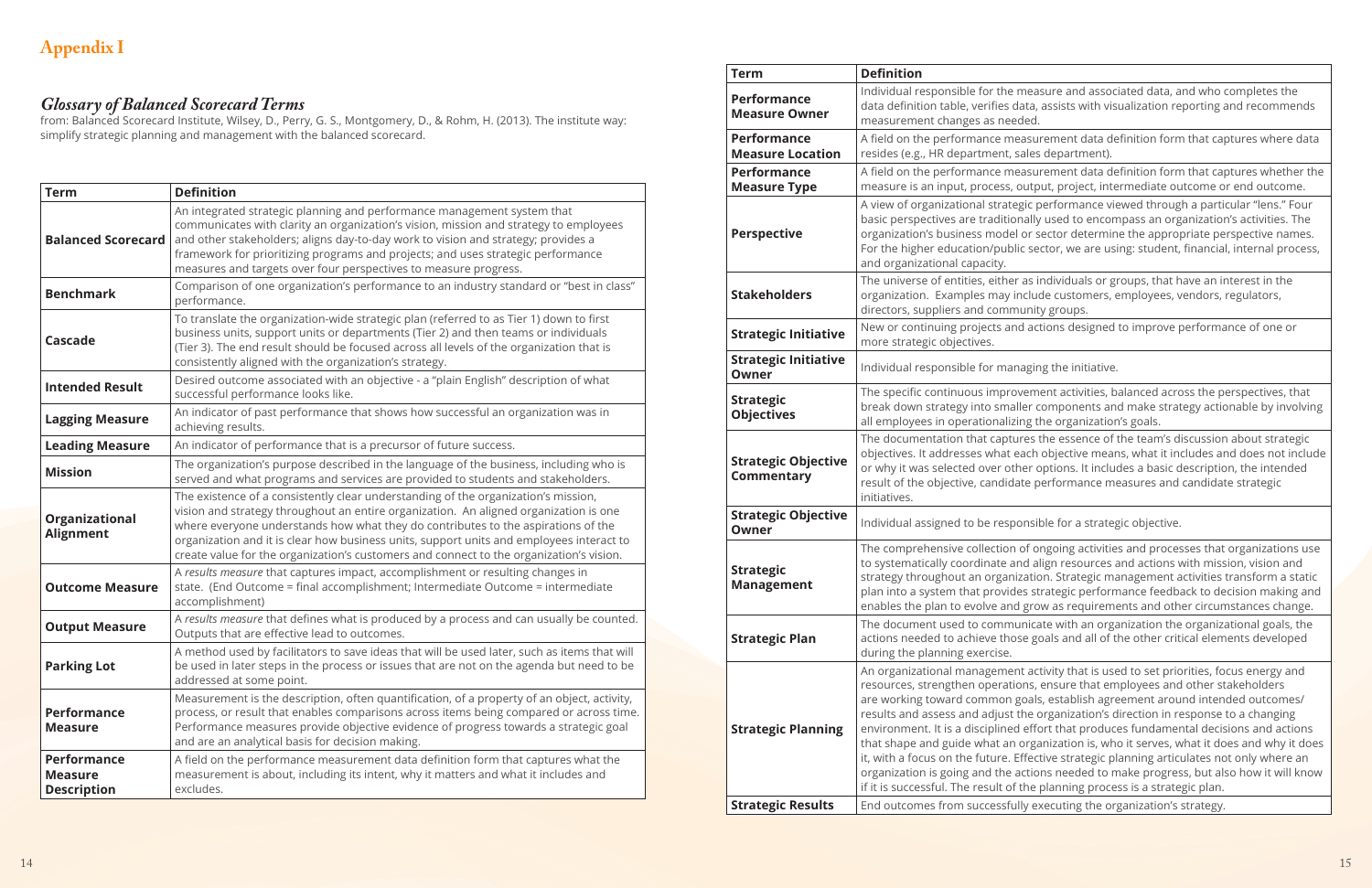| <b>Term</b>                 | <b>Definition</b>                                                                                                                                                                                                                                                                                                                                                                                                                                                                                     |
|-----------------------------|-------------------------------------------------------------------------------------------------------------------------------------------------------------------------------------------------------------------------------------------------------------------------------------------------------------------------------------------------------------------------------------------------------------------------------------------------------------------------------------------------------|
| <b>Strategic Theme</b>      | The three or four strategic focus areas that build on the customer value proposition to<br>define the organization's high-level business strategy, break down the vision and mission<br>into action and focus energy on desired strategic results.                                                                                                                                                                                                                                                    |
| <b>Strategic Thinking</b>   | A process of thinking about all the elements of an organization's approach to doing<br>business, starting with the elements with the broadest impact, such as regulations,<br>environment, policy, values and culture.                                                                                                                                                                                                                                                                                |
| <b>Strategy</b>             | The positioning choices made and the actions taken, from many choices and actions<br>that are potentially available, to move the organization from its current state to some<br>desirable future state. How an organization intends to accomplish its vision; an approach<br>or "game plan."                                                                                                                                                                                                          |
| <b>Strategy Map</b>         | A graphic that shows the cause-and-effect relationships between objectives in four<br>perspectives. Linked objectives show how value is created by the organization.                                                                                                                                                                                                                                                                                                                                  |
| <b>Target</b>               | The desired level of performance for the reporting period in question.                                                                                                                                                                                                                                                                                                                                                                                                                                |
| <b>Threshold</b>            | The upper and lower limits of desired or intended performance around a target value<br>(e.g., the exact point an indicator should display green to indicate good performance,<br>yellow to indicate satisfactory performance or red to indicate poor performance).                                                                                                                                                                                                                                    |
| <b>Tiers</b>                | Tiers are different levels of scorecards created during the cascading process in the<br>Alignment Step. Tier 1 refers to the top level of organization activities and is an<br>organization-wide scorecard. Tier 2 refers to business and support unit scorecards and<br>activities (e.g., departments, regions, offices - one level below the top level). Tier 3 refers<br>to scorecards and activities for individual employees or groups of employees acting as a<br>team performing similar jobs. |
| <b>Vision</b>               | A vivid, emotionally inspiring, time-specific picture of a future to which the organization<br>aspires.                                                                                                                                                                                                                                                                                                                                                                                               |
| <b>Vision Result (Goal)</b> | An achievable stretch target identified in order to measure the success of an<br>organization's vision statement. Also referred to as an Overarching Strategic Result or a<br>Strategic Destination, a vision result or vision goal is sometimes used in conjunction with<br>a vision statement so that the organization has a specific and measurable high-level<br>organizational target.                                                                                                           |

- Kelly DeMichele
- Khimberle Guy
- Kirstie Szlasa
- Kristina Brousseau
- Leslie Ellis
- Linda Lawrence
- Lisa D'Adamo-Weinstein
- Lisa Johnson
- Lynette Nickleberry
- Mary Caroline Powers
- Mary Mawn
- Merodie Hancock
- Michael Mancini
- Michelle Fountaine
- Michelle Paine
- Mitch Nesler
- Nadine Wedderburn
- Nan Travers
- Nikki Shrimpton
- Patricia Isaac
- Renelle Shampeny
- Rick Barthelmas
- Roopa Kunapuram
- Sadie Ross
- Sandra Winn
- Sara Farmer
- Sarah Morehouse
- Seana Logsdon
- Sophia Mavrogiannis
- Stephanie Corp
- Susan Fox
- Suzanne Orrell
- Sylwia Starnawska
- Tai Arnold
- Thalia MacMillan
- Tom Mackey
- **Tom McElroy**

**College Community Strategic Management Team Strategic Theme Team Communications Team Objective Ownership Team Balanced Scorecard Development Teams within the College Community**

Alan Belasen Alison Brust Allison Moreland Amanda Treadwell Ashley Mason Bernard Smith Bob Carey Carolyn Hunt Chris Whann Christine Paige Christopher Markham Cindy Conaway Clayton Steen Constance Rodriguez Cory Kallet Dan Rabideau David Henahan David Puskas Deborah Usas Debra Kram-Fernandez Donna Mahar Duncan RyanMann Elliott Dawes Frances Boyce Heidi Lazare Hope Sun James Lytle Jane Cudmore Jane Greiner Janet Aiello-Cerio Jeff Lambe JoAnn Kingsley Joseph King Josh Gaul Karen Tanski Hewison Kate Dorsey

# **Appendix II** *Strategic Development Team Participant list*